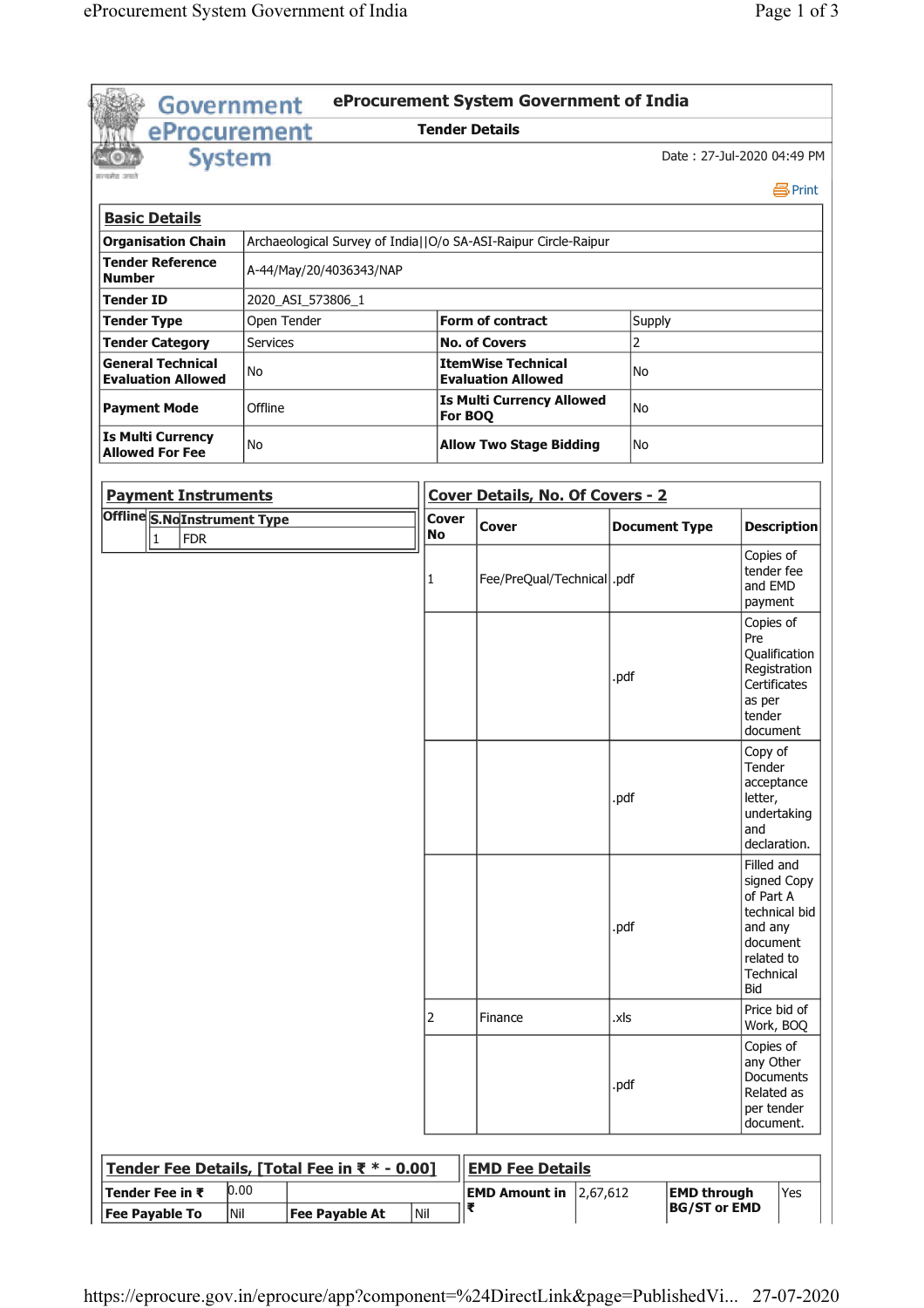| <b>Tender Fee</b><br><b>Exemption</b>                                                                          |        | <b>No</b>                      |                                                                                                                                                                                          |                                            |                                                                                                                                                                                                               |                                                                                        |                                        | <b>Exemption</b><br><b>Allowed</b> |                      |           |
|----------------------------------------------------------------------------------------------------------------|--------|--------------------------------|------------------------------------------------------------------------------------------------------------------------------------------------------------------------------------------|--------------------------------------------|---------------------------------------------------------------------------------------------------------------------------------------------------------------------------------------------------------------|----------------------------------------------------------------------------------------|----------------------------------------|------------------------------------|----------------------|-----------|
| <b>Allowed</b>                                                                                                 |        |                                |                                                                                                                                                                                          |                                            | <b>EMD Fee Type</b>                                                                                                                                                                                           | fixed                                                                                  |                                        | <b>EMD Percentage NA</b>           |                      |           |
|                                                                                                                |        |                                |                                                                                                                                                                                          |                                            | <b>EMD Payable To</b>                                                                                                                                                                                         | Superintending <b>EMD Payable At</b> Raipur<br>Archaeologist,<br>ASI, Raipur<br>Circle |                                        |                                    |                      |           |
| Work /Item(s)                                                                                                  |        |                                |                                                                                                                                                                                          |                                            |                                                                                                                                                                                                               |                                                                                        |                                        |                                    |                      |           |
| Title                                                                                                          |        |                                | FOR PROVIDING UNSKILLED CASUAL LABOUR FOR THE WORK OF ANNUAL MAINTENANCETO<br>PROTECTED MONUMENTS UNDER RAIPUR CIRCLE, RAIPUR-CHHATTISGARH                                               |                                            |                                                                                                                                                                                                               |                                                                                        |                                        |                                    |                      |           |
| <b>Work Description</b>                                                                                        |        |                                | FOR PROVIDING UNSKILLED CASUAL LABOUR FOR THE WORK OF ANNUAL MAINTENANCETO<br>PROTECTED MONUMENTS UNDER RAIPUR CIRCLE, RAIPUR-CHHATTISGARH. for details kindly refer<br>tender document. |                                            |                                                                                                                                                                                                               |                                                                                        |                                        |                                    |                      |           |
| <b>Pre Qualification</b><br><b>Details</b>                                                                     |        |                                | Please refer Tender documents.                                                                                                                                                           |                                            |                                                                                                                                                                                                               |                                                                                        |                                        |                                    |                      |           |
| <b>Independent</b><br><b>External</b><br><b>Monitor/Remarks</b>                                                |        | <b>NA</b>                      |                                                                                                                                                                                          |                                            |                                                                                                                                                                                                               |                                                                                        |                                        |                                    |                      |           |
| <b>Show Tender Value</b><br>in Public Domain                                                                   |        | Yes                            |                                                                                                                                                                                          |                                            |                                                                                                                                                                                                               |                                                                                        |                                        |                                    |                      |           |
| Tender Value in ₹                                                                                              |        | 1,07,04,476                    |                                                                                                                                                                                          |                                            | <b>Product Category</b>                                                                                                                                                                                       | Supply                                                                                 | Manpower Sub category                  |                                    |                      | <b>NA</b> |
| <b>Contract Type</b>                                                                                           | Tender |                                |                                                                                                                                                                                          |                                            | <b>Bid Validity(Days)</b>                                                                                                                                                                                     | 210                                                                                    |                                        | <b>Period Of Work</b><br>(Days)    |                      | 210       |
| <b>Location</b><br>CPM of Chhattisgarh                                                                         |        |                                |                                                                                                                                                                                          | <b>Pincode</b>                             | 492001                                                                                                                                                                                                        |                                                                                        | <b>Pre Bid Meeting</b><br><b>Place</b> |                                    | Raipur               |           |
| <b>Pre Bid Meeting</b><br>1st floor, Govind Sarang<br>Complex, New Rajendra Nagar,<br>Address<br>Raipur-492006 |        |                                |                                                                                                                                                                                          | <b>Pre Bid Meeting</b><br><b>Date</b>      | $07$ -Aug-<br>2020<br>03:30 PM                                                                                                                                                                                |                                                                                        | <b>Bid Opening Place</b>               |                                    | Raipur               |           |
| <b>Should Allow NDA</b><br>No<br>Tender                                                                        |        |                                |                                                                                                                                                                                          | <b>Allow Preferential</b><br><b>Bidder</b> | No                                                                                                                                                                                                            |                                                                                        |                                        |                                    |                      |           |
| <b>Critical Dates</b>                                                                                          |        |                                |                                                                                                                                                                                          |                                            |                                                                                                                                                                                                               |                                                                                        |                                        |                                    |                      |           |
| <b>Publish Date</b>                                                                                            |        |                                |                                                                                                                                                                                          | 27-Jul-2020 05:00 PM                       | <b>Bid Opening Date</b>                                                                                                                                                                                       |                                                                                        |                                        |                                    | 11-Aug-2020 11:30 AM |           |
| <b>Document Download / Sale</b><br><b>Start Date</b>                                                           |        |                                |                                                                                                                                                                                          | 27-Jul-2020 05:30 PM                       | Document Download / Sale End<br><b>Date</b>                                                                                                                                                                   |                                                                                        |                                        | 10-Aug-2020 11:00 AM               |                      |           |
| <b>Clarification Start Date</b>                                                                                |        |                                | 27-Jul-2020 05:30 PM                                                                                                                                                                     |                                            | <b>Clarification End Date</b>                                                                                                                                                                                 |                                                                                        |                                        | 10-Aug-2020 11:00 AM               |                      |           |
| <b>Bid Submission Start Date</b>                                                                               |        |                                |                                                                                                                                                                                          | 27-Jul-2020 05:30 PM                       | <b>Bid Submission End Date</b>                                                                                                                                                                                |                                                                                        |                                        |                                    | 10-Aug-2020 11:00 AM |           |
| <b>Tender Documents</b>                                                                                        |        |                                |                                                                                                                                                                                          |                                            |                                                                                                                                                                                                               |                                                                                        |                                        |                                    |                      |           |
| NIT<br><b>Document</b>                                                                                         |        | <b>S.No Document Name</b>      |                                                                                                                                                                                          |                                            | <b>Description</b>                                                                                                                                                                                            | <b>Document</b><br>Size (in KB)                                                        |                                        |                                    |                      |           |
|                                                                                                                |        | Tendernotice_1.pdf             |                                                                                                                                                                                          |                                            | FOR PROVIDING UNSKILLED CASUAL LABOUR<br>FOR THE WORK OF ANNUAL MAINTENANCETO<br><b>PROTECTED MONUMENTS UNDER RAIPUR</b><br>CIRCLE, RAIPUR-CHHATTISGARH                                                       |                                                                                        |                                        |                                    | 7241.23              |           |
| <b>Work Item</b><br><b>Documents</b>                                                                           |        | <b>S.No Document Type</b>      |                                                                                                                                                                                          | <b>Document Name</b>                       | <b>Description</b>                                                                                                                                                                                            |                                                                                        |                                        | <b>Document</b><br>Size (in KB)    |                      |           |
|                                                                                                                | 2      | <b>BOQ</b><br>Tender Documents |                                                                                                                                                                                          | BOQ_602410.xls<br>tenderdocument.pdf       | Price bid of Work, BOQ<br>FOR PROVIDING<br>UNSKILLED CASUAL<br><b>LABOUR FOR THE WORK</b><br>OF ANNUAL MAINTENANCE<br>TO PROTECTED<br><b>MONUMENTS UNDER</b><br>RAIPUR CIRCLE, RAIPUR-<br><b>CHHATTISGARH</b> |                                                                                        |                                        |                                    | 292.50<br>7229.41    |           |